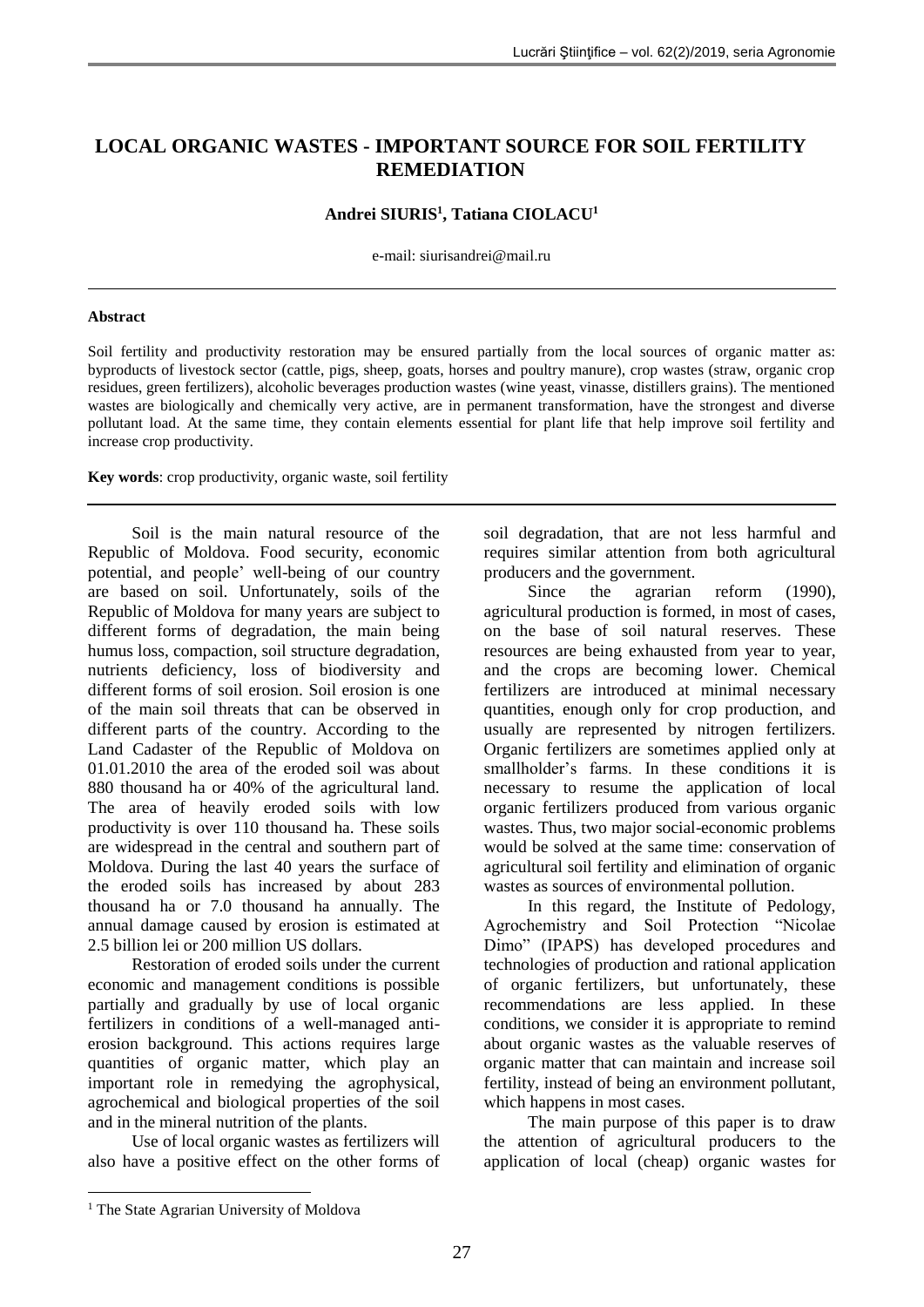fertilization of agricultural crops in order to maintain soil fertility and increase crop production. **MATERIAL AND METHODS**

Estimation of the influence of different fertilization methods with local organic wastes on the agrochemical and agrophysical properties of the degraded soils were carried out during the years 2010-2019 by the collaborators of the group Organic Fertilizers and Soil Fertility of IPAPS. The present paper is written basing on the researches within six field experiments founded in 2010 at the Experimental Station for Pedology and Erosion of IPAPS in Lebedenco commune, Cahul district; at the long-term Experimental Station of IPAPS in the village of Ivancea, Orhei district and the technological-experimental station "Codrii" in Chisinau.

#### **RESULTS AND DISCUSSIONS**

The main local sources of organic matter in the Republic of Moldova are animal by-products (livestock manure from cattle, pigs, sheep, goats, horses and poultry), plant residues (straw, organic crop residues, green manure) and wastes from the production of alcoholic beverages (wine yeasts, vinasse, distillers grains).

*Table* 1 shows the average values of the chemical composition of the local organic wastes in the Republic of Moldova.

Table 1

**Average values of the chemical composition of local organic wastes with natural moisture in the Republic of Moldova (2010-2019)**

| $1.1.01$ $1.01$ $1.01$ $1.01$ $1.01$ |          |            |       |      |         |                     |            |           |
|--------------------------------------|----------|------------|-------|------|---------|---------------------|------------|-----------|
| Organic waste                        | Water    | Organic    | Total | N-   | Total   | Total               | <b>Sum</b> | N: P: K   |
|                                      | content, | matter     | N, %  | NH4, | P2O5, % | K <sub>2</sub> O, % | NPK, kg/t  |           |
|                                      | ℅        | content, % |       | ℅    |         |                     |            |           |
| Cattle manure                        | 52.9     | 17.2       | 0.56  | 0.03 | 0.43    | 1.04                | 20.3       | 1:0,8:1,9 |
| Pig manure                           | 57.4     | 18.2       | 0.82  | 0.20 | 0.71    | 0.73                | 22.6       | 1:0.9:0.9 |
| Sheep and goat                       | 43.5     | 27.1       | 0.86  | 0.09 | 0.56    | 1.29                | 27.1       | 1:0,7:1,5 |
| manure                               |          |            |       |      |         |                     |            |           |
| Poultry manure                       | 51.0     | 26.0       | 1.46  | 0.48 | 2.39    | 1.16                | 50.1       | 1:1,6:0,8 |
| Horse manure                         | 54.6     | 16.7       | 0.73  | 0.04 | 0.48    | 0.84                | 20.5       | 1:0,7:1,2 |
| Unfermented                          | 12.0     | 81.0       | 0.74  | 0.08 | 0.20    | 1.81                | 27.4       | 1:0,3:2,4 |
| straw                                |          |            |       |      |         |                     |            |           |
| The city sludge                      | 47.8     | 43.5       | 0.88  | 0.24 | 1.18    | 0.39                | 24.5       | 1:1,3:3,9 |
| Solid wine yeasts                    | 48.0     | 47.0       | 1.50  | 3.29 | 0.70    | 2.50                | 47.0       | 1:0,5:1,7 |
| Liquid wine                          | 95.2     | 7.0        | 0.21  | 1.21 | 0.10    | 0.75                | 10.6       | 1:0,5:3,6 |
| veasts                               |          |            |       |      |         |                     |            |           |
| Vinasse                              | 98.0     | 13.3       | 0.02  | 0.67 | 0.02    | 0.12                | 1.6        | 1:1:6.0   |
| Distillers grains                    | 93.0     | 6.2        | 0.28  | 0.14 | 0.12    | 0.11                | 5.1        | 1:0,4:0,4 |

Manure is considered to be the most representative and most spread organic fertilizer, with outstanding agrochemical and agronomic value. Currently, 2.5 million tons of manure is produced annually at the country level, making up 70% of the total quantity of local fertilizers. Unfortunately, manure is practically unused in recent years. Statistical yearbooks, which collect data from all types of agricultural producers, show that in 1990 out of 17.6 million tons of manure accumulated in the republic were incorporated only 10 million (55%). In 2010, the utilization rate was very low, on average 10 kg of manure per hectare, in comparison with 10 t/ha/year - the minimal recommended amount for one hectare necessary to maintain a neutral balance of humus in the soil.

Most of the manure remains and accumulates from year to year near the livestock farms, in private households or anarchically discharged on the roadside, on the banks of streams, creeks and other places absolutely contraindicated. These huge and ever-increasing quantities of manure have become the main source of environmental pollution in rural areas, especially of drinking water. Currently about 87% of the country's wells are characterized by a nitrate concentration above the maximum allowable norm (12 mg N-NO3 / l). The causes of such situations are the lack of knowledge regarding the fertilizing proprieties of the manure.

The main advantages of manure use are: improvement of the physical, chemical and biological properties of the soil; return of elements essential for plant life into the biological circuit and money saving from acquisition of mineral fertilizers; obtaining a crop increase of 100 cereal units from each ton of manure with a 60-90% profitability; prevention of environmental pollution with nutrients. Manure is recommended for basic fertilization of field crops and multiannual plantations. In crop rotations they usually follow sugar beet and fodder crops, corn for grain and for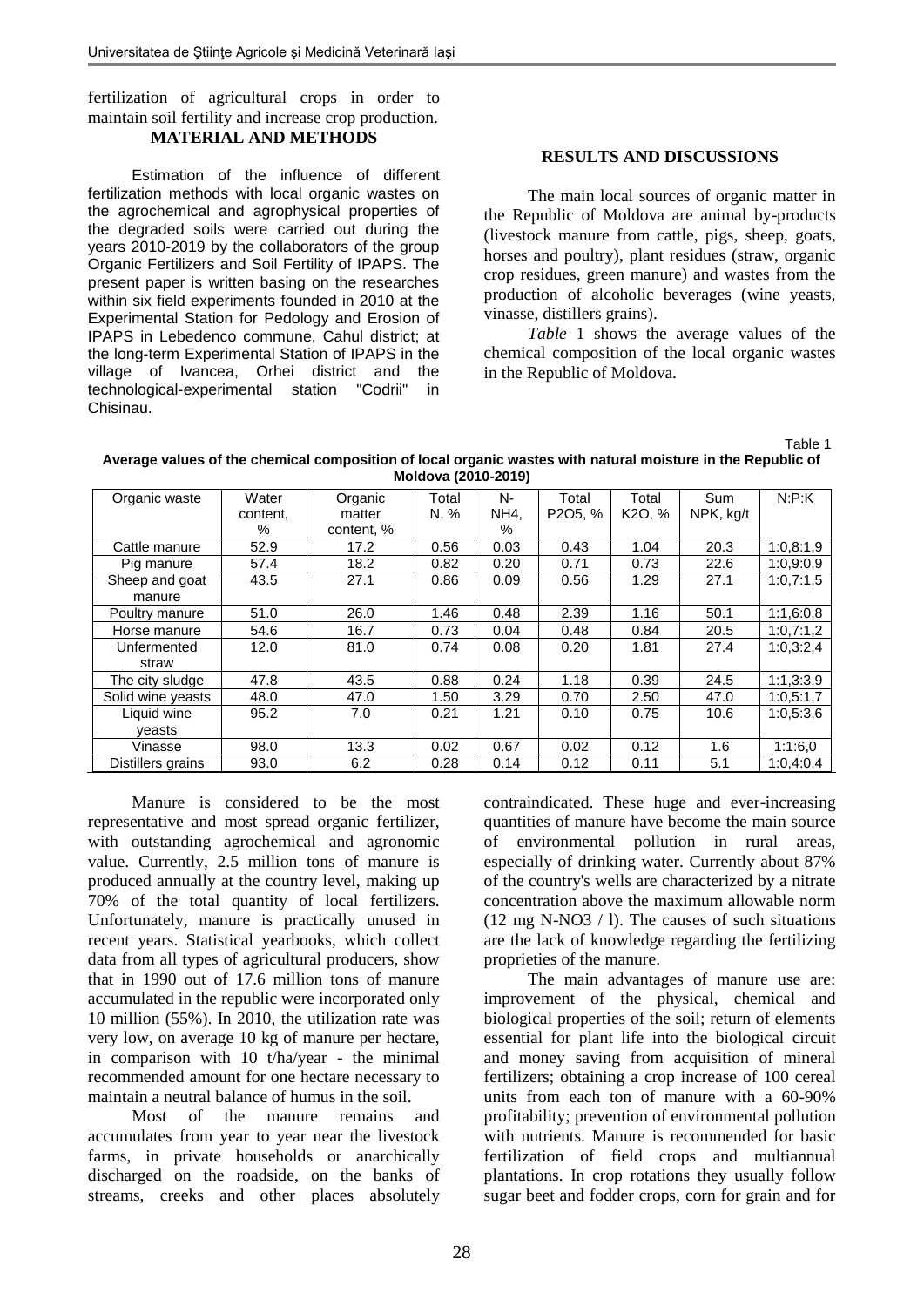silage. The application doses are 20-60 t/ha depending on the state of the soil, the crop needs and the amount of accumulated wastes (Plamadeala V., Bulat Ludmila, 2017).

The second very important source of organic matter is straw – byproduct of cereals growing. According to the statistical data, their annual amount makes 1.3 million tons. At present the straws, unfortunately, are not used. The most part of them is destroyed by burning directly in the field. It is an unacceptable action from the economic, ecological and moral point of view. Stubble burning leads to the loss of the source of organic matter so necessary for our soils; destruction of humus, nitrogen, sulfur in the soil; destruction of soil organisms; release of carbon, nitrogen, sulfur oxides, etc. into the atmosphere, causing the phenomenon of acid rains, reduction of oxygen content in the atmosphere and destruction of the planet's ozone protective layer.

The direct damage caused to the soil and the atmosphere by stubble burning is estimated at 17000 lei/ha. While the use of straw as an organic fertilizer has numerous benefits. First of all, humus content increase by 100 kg per 1 t of straw. Nutritive elements content also increases as follow: nitrogen - by 50 kg/1 t of straw; available phosphorus - by 10 kg/1 t of straw. The productivity of crop rotation increase by 130 kg cereal units per 1 t of straw. Soil water capacity increase by 13 mm per 1 t of straw. The profit is equivalent to 1600 lei/t of straw (Rusu Al., 2017).

The technology of applying straw as an organic fertilizer consists of straw shredding with the shredders KSK-100, E-281, KS-1,8, PON-5, and uniform distribution on the soil surface for mineralization of the organic substance of the straw. Because the straw is poor in azote it is recommended to add to each ton of straw 10 kg/ha of nitrogen, total 30-40 kg/ha. Fertilized soil is worked with disks, and ploughed late autumn (Rusu Al., 2009).

Green manure is also an important source of organic matter for soil. The following plants can be used as green manure: legume crops (peas, vetch, lupine, sainfoin, clover), some gramineae (rye, oats, raygrass) grown separately or in the mix. Green manure is recommended to be incorporated in the soil at the fenophase with a maximum biomass when plants are turgescent which coincides with their flowering. Prior to incorporation, the vegetable mass is rolled or chopped to promote the decomposition and mineralization of plants. Being incorporated into the soil the green fertilizers have the following effects:

- a significant input of organic matter with an essential role in the soil humus balance;

- green manure fertilizing effect is equivalent to 30-40 t/ha of manure;

- it is an important supply of nutrients, especially nitrogen due to its fixation from the atmosphere by legume crops

- stimulates biological activity of soil by increasing the number and efficiency of the ammonifying and nitrifying bacteria;

- physical ameliorative role, such as stabilizing of soil structure, restoration of the aerohydric regime of the soils;

- protection of soils from the erosion;

- significant increase of crop production.

Another source of organic matter, no less important for increasing soil humus reserves, are wastes from alcoholic beverages factories: wine yeasts and vinasse (from the wine factories) and distillers grains (from the ethyl alcohol production). The mentioned wastes are very active biologically and chemically. They are in permanent transformation and have the most powerful and diverse pollutant load. At the same time, they contain elements essential for plant life. In order to maintain a balanced level of nutrients in the soil, it is necessary to recover them from wastes and reintegrate them into the agricultural circuit by transforming and using them as fertilizer. The direct contribution of the organic matter from these fertilizers is also appreciable. It contributes to the increase of humus content, improvement of soil structure, water permeability increase and erosion and drought resistance (Siuris A., Plamadeala V., Ciolacu Tatiana, 2016).

Alcoholic beverages factories from the Republic of Moldova annually forms on average about 17 thousand tons of solid wine yeasts, 36 thousand tons of vinasse and 45 thousand tons of distillers grains. They contain about 28 thousand tons of organic matter, 180 tons of nitrogen, 82 tons of phosphorus and 257 tons of potassium. These wastes must be included in the agricultural circuit by their use as fertilizer.

Research conducted by IPAPS in 2011-2018 has shown that the above-mentioned wastes improve soil fertility of the chernozems and increase the productivity of agricultural crops. Fertilization with these wastes leads to an increase in organic matter content by 0.15-0.39%. Significant increase in nitric nitrogen (0.47-5.50 mg/kg), mobile phosphorus (0.20-0.64 mg/100 g soil) and exchangeable potassium (6.0-15 mg/100 g soil) was observed (Siuris A., 2017a).

The use of solid yeasts and vinasse ensures an annual increase of grape production (Sauvignon), respectively of 2,4 t/ha and 1,1 t/ha.